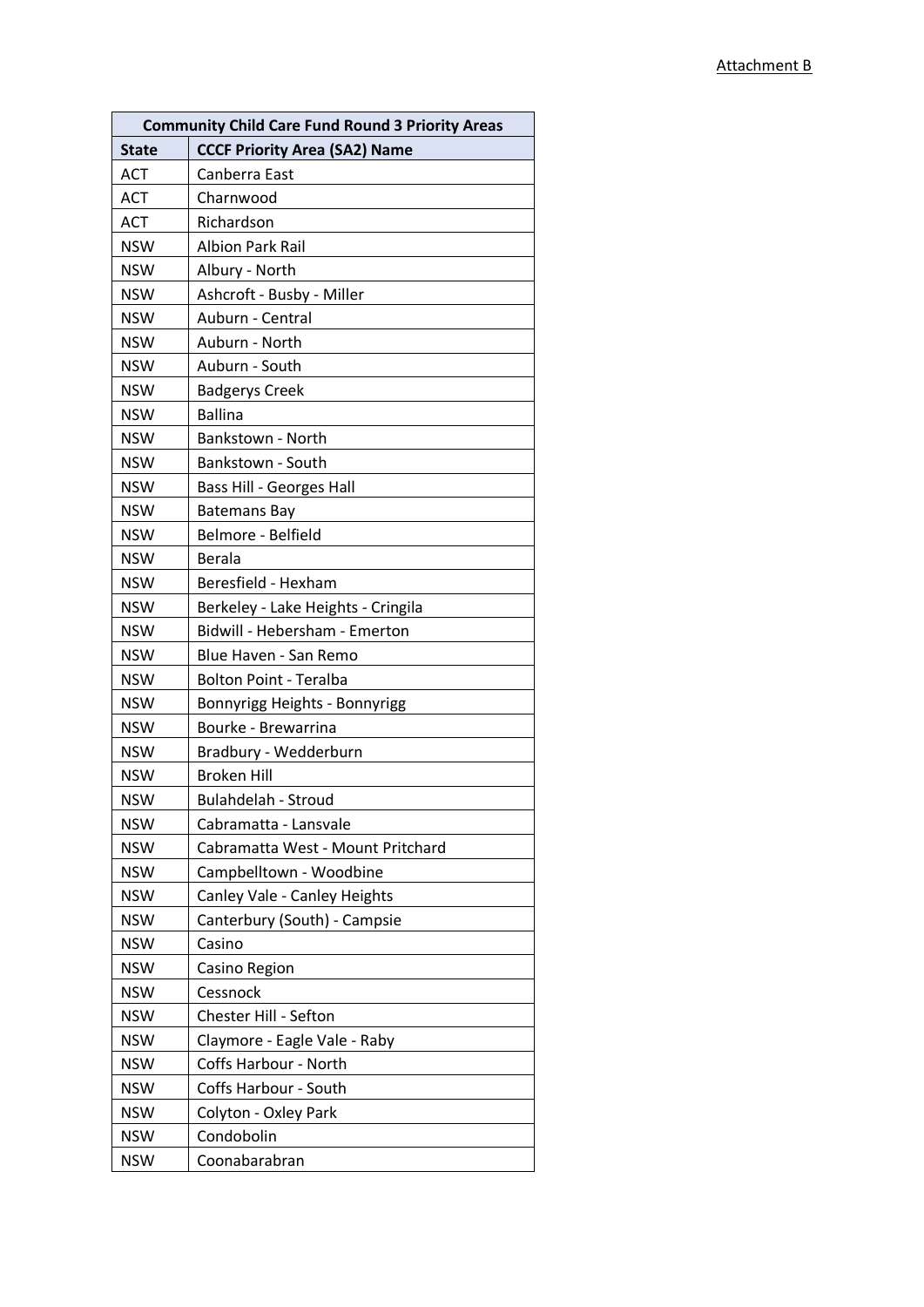| <b>NSW</b> | Coonamble                               |
|------------|-----------------------------------------|
| <b>NSW</b> | Cowra                                   |
| <b>NSW</b> | Dapto - Avondale                        |
| <b>NSW</b> | Dubbo - East                            |
| <b>NSW</b> | Dubbo - West                            |
| <b>NSW</b> | Eden                                    |
| <b>NSW</b> | Fairfield                               |
| <b>NSW</b> | Fairfield - East                        |
| <b>NSW</b> | Fairfield - West                        |
| <b>NSW</b> | Far West                                |
| <b>NSW</b> | Gilgandra                               |
| <b>NSW</b> | Glen Innes                              |
| <b>NSW</b> | Gloucester                              |
| <b>NSW</b> | Gorokan - Kanwal - Charmhaven           |
| <b>NSW</b> | Grafton                                 |
| <b>NSW</b> | Granville - Clyde                       |
| <b>NSW</b> | <b>Greenacre - Mount Lewis</b>          |
| <b>NSW</b> | Guildford - South Granville             |
| <b>NSW</b> | <b>Guildford West - Merrylands West</b> |
| <b>NSW</b> | Hay                                     |
| <b>NSW</b> | Inverell                                |
| <b>NSW</b> | Inverell Region - East                  |
| <b>NSW</b> | Junee                                   |
| <b>NSW</b> | Kempsey                                 |
| <b>NSW</b> | Kurri Kurri - Abermain                  |
| <b>NSW</b> | Kyogle                                  |
| <b>NSW</b> | Lakemba                                 |
| <b>NSW</b> | Lavington                               |
| <b>NSW</b> | Lethbridge Park - Tregear               |
| <b>NSW</b> | Lismore                                 |
| <b>NSW</b> | Lithgow                                 |
| <b>NSW</b> | Liverpool                               |
| <b>NSW</b> | Lurnea - Cartwright                     |
| <b>NSW</b> | Macksville - Scotts Head                |
| <b>NSW</b> | Macquarie Fields - Glenfield            |
| <b>NSW</b> | Merrylands - Holroyd                    |
| <b>NSW</b> | Minto - St Andrews                      |
| <b>NSW</b> | Moree                                   |
| <b>NSW</b> | Moree Region                            |
| <b>NSW</b> | Mount Druitt - Whalan                   |
| <b>NSW</b> | Mount Hutton - Windale                  |
| <b>NSW</b> | Mudgee Region - East                    |
| <b>NSW</b> | Muswellbrook                            |
| <b>NSW</b> | Nambucca Heads                          |
| <b>NSW</b> | Narrabri                                |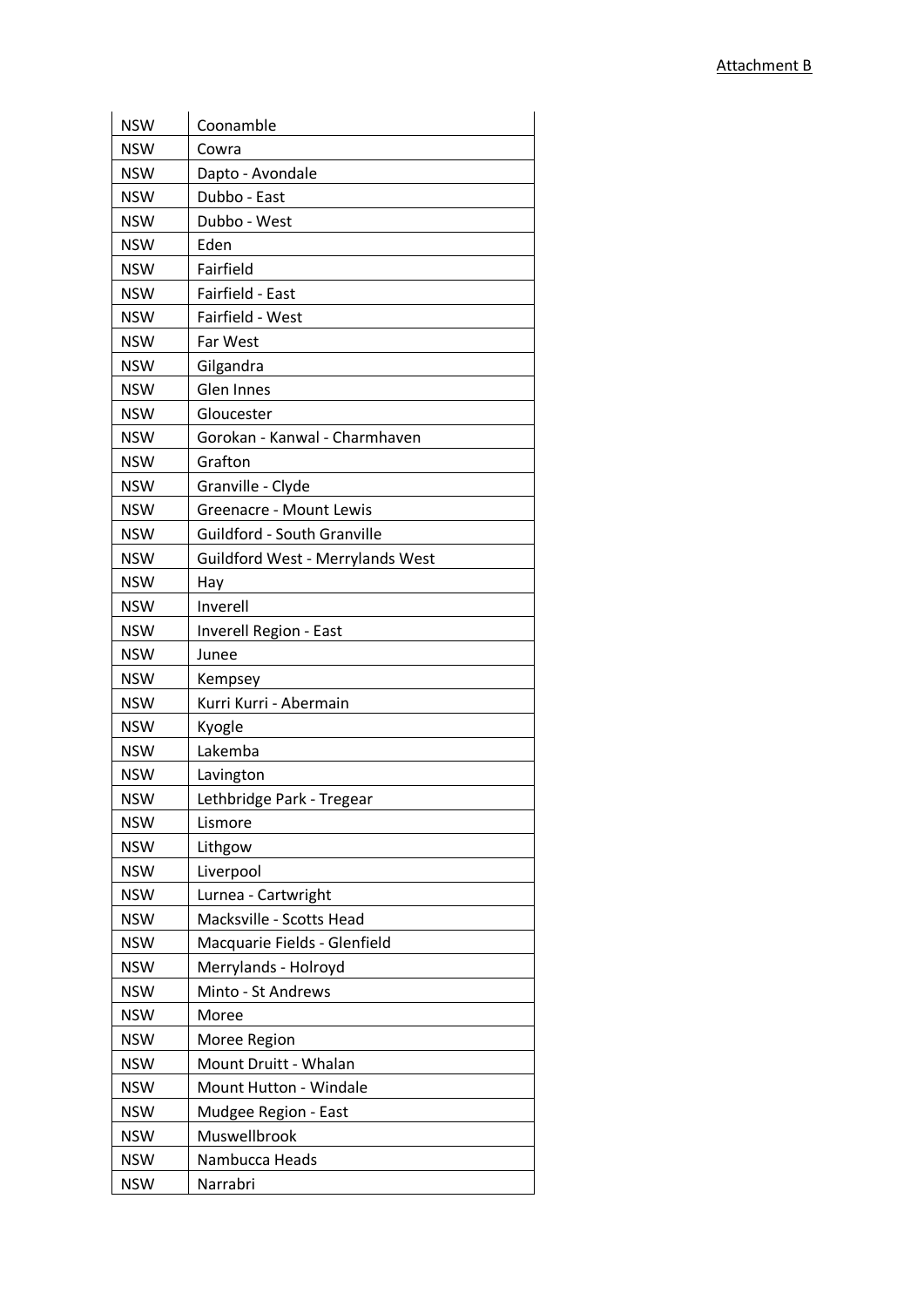| <b>NSW</b> | Narromine                     |
|------------|-------------------------------|
| <b>NSW</b> | Nowra                         |
| <b>NSW</b> | Orange                        |
| <b>NSW</b> | Parkes (NSW)                  |
| <b>NSW</b> | Parkes Region                 |
| <b>NSW</b> | Port Kembla - Warrawong       |
| <b>NSW</b> | Punchbowl                     |
| <b>NSW</b> | Quirindi                      |
| <b>NSW</b> | Raymond Terrace               |
| <b>NSW</b> | <b>Regents Park</b>           |
| <b>NSW</b> | Riverwood                     |
| <b>NSW</b> | Shortland - Jesmond           |
| <b>NSW</b> | Smithfield - Wetherill Park   |
| <b>NSW</b> | St Georges Basin - Erowal Bay |
| <b>NSW</b> | St Johns Park - Wakeley       |
| <b>NSW</b> | St Marys - North St Marys     |
| <b>NSW</b> | Tamworth - West               |
| <b>NSW</b> | Taree                         |
| <b>NSW</b> | Tea Gardens - Hawks Nest      |
| <b>NSW</b> | Temora                        |
| <b>NSW</b> | Tenterfield                   |
| <b>NSW</b> | The Entrance                  |
| <b>NSW</b> | Toronto - Awaba               |
| <b>NSW</b> | Toukley - Norah Head          |
| <b>NSW</b> | Tumut                         |
| <b>NSW</b> | <b>Tumut Region</b>           |
| <b>NSW</b> | Tuncurry                      |
| <b>NSW</b> | <b>Tweed Heads South</b>      |
| <b>NSW</b> | Umina - Booker Bay - Patonga  |
| <b>NSW</b> | Walgett - Lightning Ridge     |
| <b>NSW</b> | Warilla                       |
| <b>NSW</b> | <b>Warwick Farm</b>           |
| <b>NSW</b> | Wellington                    |
| <b>NSW</b> | Wentworth - Buronga           |
| <b>NSW</b> | <b>Wiley Park</b>             |
| <b>NSW</b> | Windang - Primbee             |
| <b>NSW</b> | Wingham                       |
| <b>NSW</b> | Woy Woy - Blackwall           |
| <b>NSW</b> | Wyong                         |
| <b>NSW</b> | Yagoona - Birrong             |
| <b>NT</b>  | Alligator                     |
| <b>NT</b>  | Anindilyakwa                  |
| <b>NT</b>  | <b>Barkly</b>                 |
| <b>NT</b>  | Berrimah                      |
| <b>NT</b>  | Daly                          |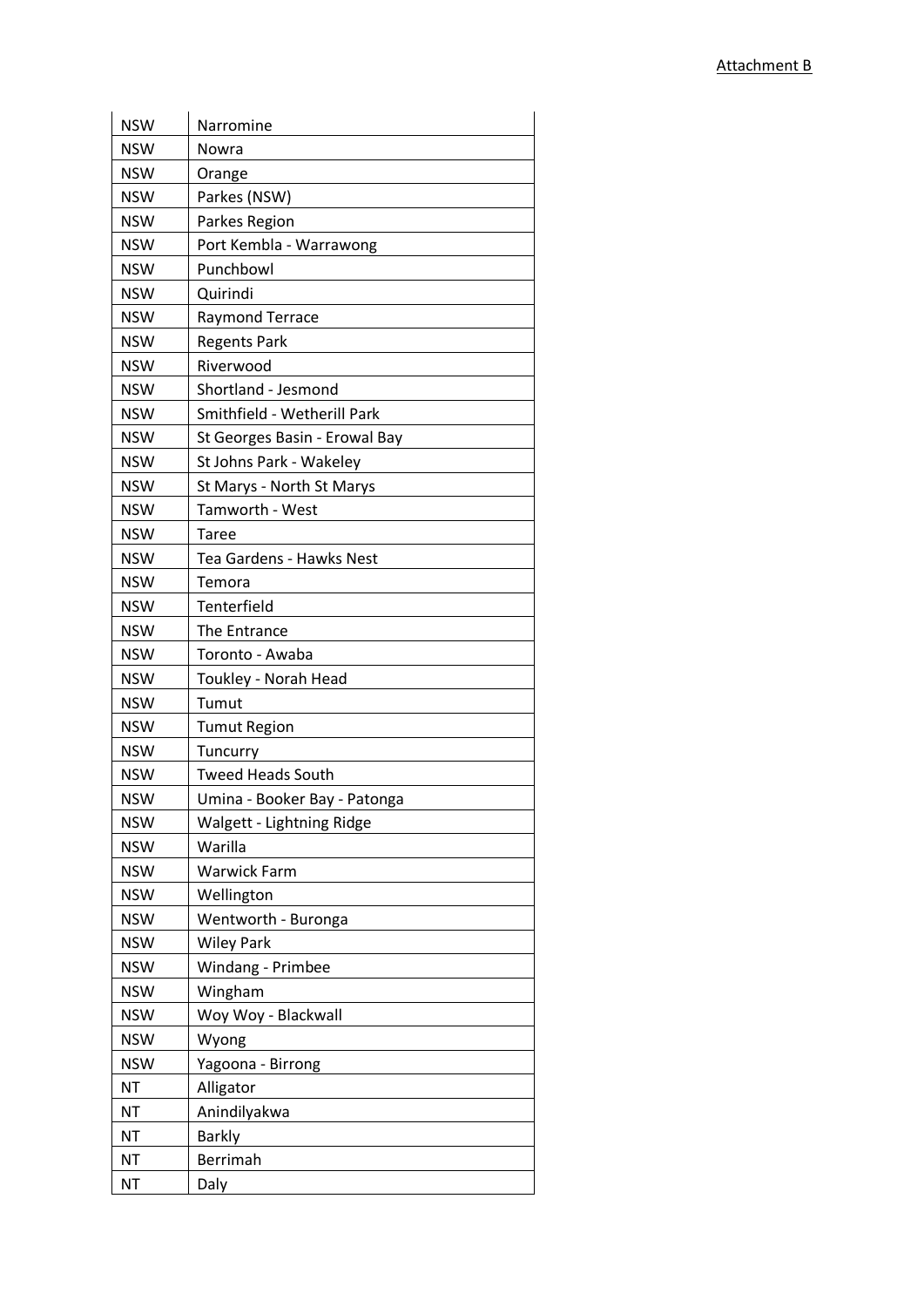| <b>NT</b>  | East Arnhem                        |
|------------|------------------------------------|
| NT         | Elsey                              |
| <b>NT</b>  | Gray                               |
| <b>NT</b>  | Gulf                               |
| NT         | Karama                             |
| <b>NT</b>  | Katherine                          |
| <b>NT</b>  | Ludmilla - The Narrows             |
| <b>NT</b>  | Moil                               |
| <b>NT</b>  | Moulden                            |
| NT         | Petermann - Simpson                |
| <b>NT</b>  | Ross                               |
| <b>NT</b>  | Sandover - Plenty                  |
| <b>NT</b>  | Tanami                             |
| <b>NT</b>  | <b>Tennant Creek</b>               |
| <b>NT</b>  | Thamarrurr                         |
| <b>NT</b>  | Tiwi Islands                       |
| NT         | Victoria River                     |
| <b>NT</b>  | Wanguri                            |
| NT         | <b>West Arnhem</b>                 |
| <b>NT</b>  | Yuendumu - Anmatjere               |
| OT         | Jervis Bay                         |
| <b>QLD</b> | Agnes Water - Miriam Vale          |
| <b>QLD</b> | Aitkenvale                         |
| <b>QLD</b> | Ashfield - Kepnock                 |
| <b>QLD</b> | Atherton                           |
| <b>QLD</b> | Aurukun                            |
| QLD        | Avr                                |
| <b>QLD</b> | Beachmere - Sandstone Point        |
| <b>QLD</b> | Beaudesert                         |
| <b>QLD</b> | Beenleigh                          |
| <b>QLD</b> | Berserker                          |
| <b>QLD</b> | Bethania - Waterford               |
| <b>QLD</b> | <b>Biggera Waters</b>              |
| <b>QLD</b> | <b>Booral - River Heads</b>        |
| QLD        | Boronia Heights - Park Ridge       |
| <b>QLD</b> | Bouldercombe                       |
| <b>QLD</b> | Bowen                              |
| <b>QLD</b> | <b>Brassall</b>                    |
| <b>QLD</b> | <b>Bribie Island</b>               |
| <b>QLD</b> | <b>Browns Plains</b>               |
| <b>QLD</b> | Bundaberg                          |
| QLD        | Bundaberg East - Kalkie            |
| <b>QLD</b> | <b>Bundaberg North - Gooburrum</b> |
| QLD        | Bundaberg Region - North           |
| <b>QLD</b> | Bundaberg Region - South           |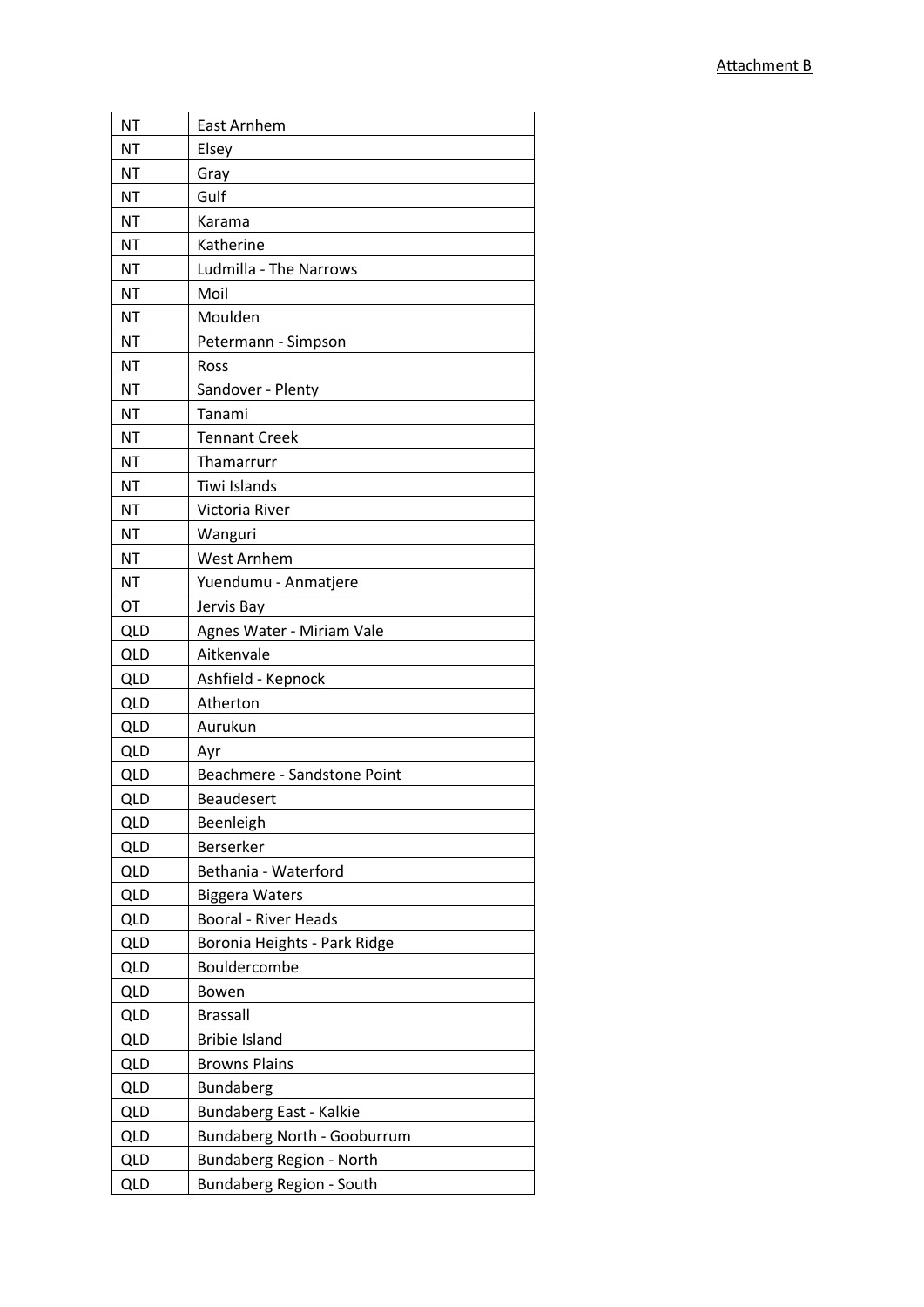| <b>QLD</b> | Bundamba                       |
|------------|--------------------------------|
| QLD        | Burrum - Fraser                |
| <b>QLD</b> | Caboolture                     |
| <b>QLD</b> | Caboolture - South             |
| <b>QLD</b> | Caloundra - Kings Beach        |
| <b>QLD</b> | Cape York                      |
| <b>QLD</b> | Carpentaria                    |
| <b>QLD</b> | Central Highlands - East       |
| <b>QLD</b> | Charleville                    |
| <b>QLD</b> | <b>Charters Towers</b>         |
| <b>QLD</b> | Chinchilla                     |
| <b>QLD</b> | Collingwood Park - Redbank     |
| <b>QLD</b> | Collinsville                   |
| <b>QLD</b> | Condon - Rasmussen             |
| <b>QLD</b> | Cooloola                       |
| <b>QLD</b> | Cranbrook                      |
| QLD        | Crestmead                      |
| <b>QLD</b> | Croydon - Etheridge            |
| <b>QLD</b> | Daintree                       |
| <b>QLD</b> | Dakabin - Kallangur            |
| <b>QLD</b> | Darling Heights                |
| <b>QLD</b> | Darra - Sumner                 |
| <b>QLD</b> | Deagon                         |
| <b>QLD</b> | Deception Bay                  |
| <b>QLD</b> | Drayton - Harristown           |
| QLD        | Durack                         |
| <b>QLD</b> | Eagleby                        |
| QLD        | East Mackay                    |
| <b>QLD</b> | Edmonton                       |
| <b>QLD</b> | <b>Far Central West</b>        |
| <b>QLD</b> | Far South West                 |
| <b>QLD</b> | Garbutt - West End             |
| <b>QLD</b> | Gatton                         |
| <b>QLD</b> | Gayndah - Mundubbera           |
| <b>QLD</b> | Gin                            |
| <b>QLD</b> | Goodna                         |
| <b>QLD</b> | Gracemere                      |
| <b>QLD</b> | Granville                      |
| <b>QLD</b> | Gulliver - Currajong - Vincent |
| <b>QLD</b> | Gympie - North                 |
| <b>QLD</b> | Gympie - South                 |
| <b>QLD</b> | Heatley                        |
| <b>QLD</b> | Herberton                      |
| <b>QLD</b> | Inala - Richlands              |
| QLD        | Ingham                         |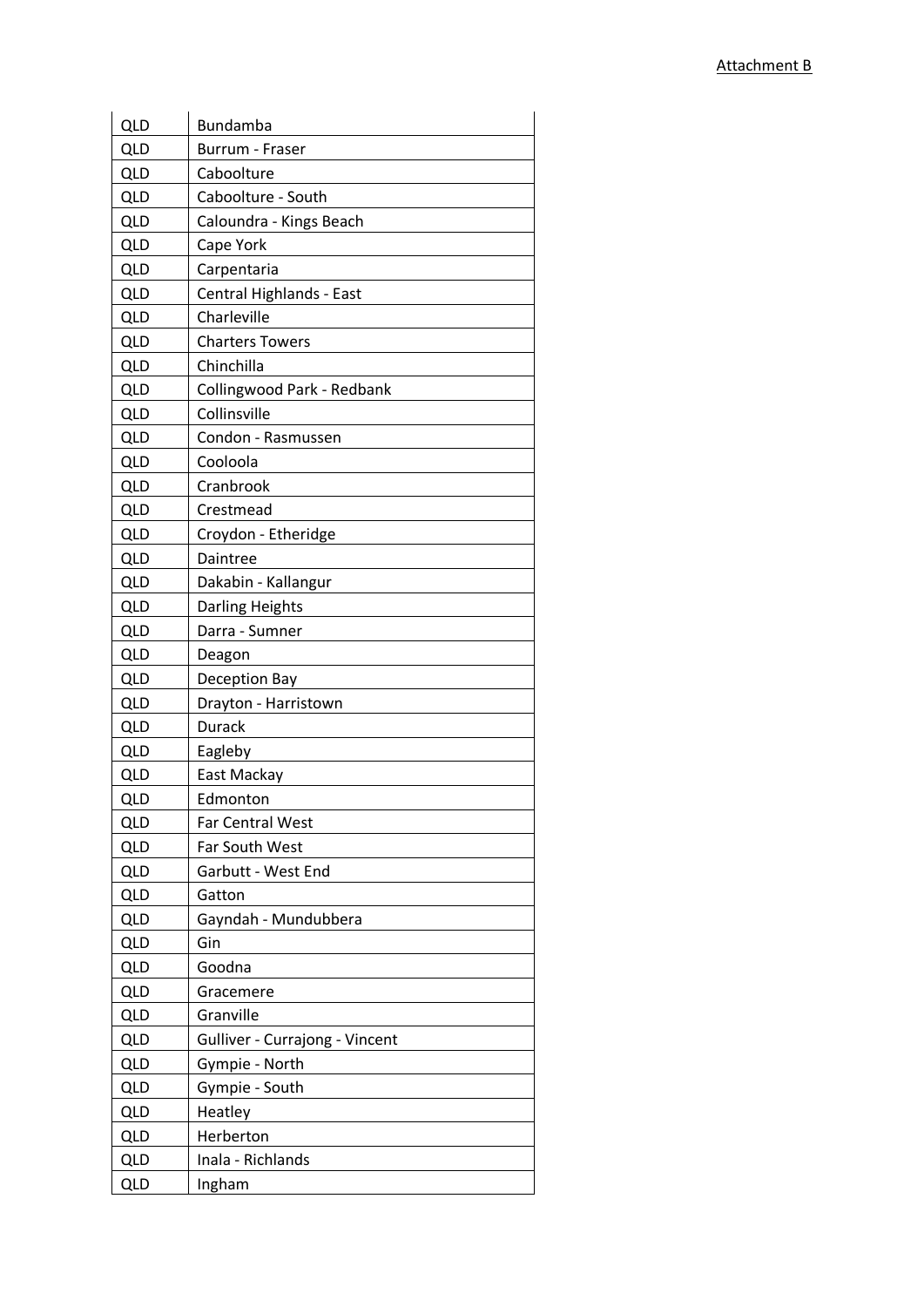| <b>QLD</b><br>Innisfail<br>QLD<br>Ipswich - Central<br><b>QLD</b><br>Ipswich - East<br><b>QLD</b><br>Jondaryan<br>Kelso<br><b>QLD</b><br><b>QLD</b><br>Kilkivan<br>QLD<br>Kingaroy<br><b>QLD</b><br>Kingaroy Region - North<br><b>QLD</b><br>Kingston (Qld.)<br><b>QLD</b><br>Kirwan - East<br><b>QLD</b><br>Kowanyama - Pormpuraaw |
|-------------------------------------------------------------------------------------------------------------------------------------------------------------------------------------------------------------------------------------------------------------------------------------------------------------------------------------|
|                                                                                                                                                                                                                                                                                                                                     |
|                                                                                                                                                                                                                                                                                                                                     |
|                                                                                                                                                                                                                                                                                                                                     |
|                                                                                                                                                                                                                                                                                                                                     |
|                                                                                                                                                                                                                                                                                                                                     |
|                                                                                                                                                                                                                                                                                                                                     |
|                                                                                                                                                                                                                                                                                                                                     |
|                                                                                                                                                                                                                                                                                                                                     |
|                                                                                                                                                                                                                                                                                                                                     |
|                                                                                                                                                                                                                                                                                                                                     |
| <b>QLD</b><br>Lakes Creek                                                                                                                                                                                                                                                                                                           |
| <b>QLD</b><br>Leichhardt - One Mile                                                                                                                                                                                                                                                                                                 |
| <b>QLD</b><br>Lockyer Valley - East                                                                                                                                                                                                                                                                                                 |
| <b>QLD</b><br>Logan Central                                                                                                                                                                                                                                                                                                         |
| <b>QLD</b><br>Loganlea                                                                                                                                                                                                                                                                                                              |
| <b>QLD</b><br>Lowood                                                                                                                                                                                                                                                                                                                |
| <b>QLD</b><br>Mackay                                                                                                                                                                                                                                                                                                                |
| <b>QLD</b><br>Manoora                                                                                                                                                                                                                                                                                                               |
| QLD<br>Manunda                                                                                                                                                                                                                                                                                                                      |
| <b>QLD</b><br>Mareeba                                                                                                                                                                                                                                                                                                               |
| <b>QLD</b><br>Margate - Woody Point                                                                                                                                                                                                                                                                                                 |
| <b>QLD</b><br>Marsden                                                                                                                                                                                                                                                                                                               |
| <b>QLD</b><br>Maryborough (Qld)                                                                                                                                                                                                                                                                                                     |
| Maryborough Region - South<br><b>QLD</b>                                                                                                                                                                                                                                                                                            |
| Millbank - Avoca<br><b>QLD</b>                                                                                                                                                                                                                                                                                                      |
| <b>QLD</b><br>Millmerran                                                                                                                                                                                                                                                                                                            |
| <b>QLD</b><br>Monto - Eidsvold                                                                                                                                                                                                                                                                                                      |
| <b>QLD</b><br>Morayfield - East                                                                                                                                                                                                                                                                                                     |
| <b>QLD</b><br>Mount Isa Region                                                                                                                                                                                                                                                                                                      |
| <b>QLD</b><br>Mount Morgan                                                                                                                                                                                                                                                                                                          |
| <b>QLD</b><br>Nambour                                                                                                                                                                                                                                                                                                               |
| <b>QLD</b><br>Nanango                                                                                                                                                                                                                                                                                                               |
| <b>QLD</b><br>Newtown (Qld)                                                                                                                                                                                                                                                                                                         |
| <b>QLD</b><br>North Ipswich - Tivoli                                                                                                                                                                                                                                                                                                |
| <b>QLD</b><br>North Mackay                                                                                                                                                                                                                                                                                                          |
| <b>QLD</b><br>North Toowoomba - Harlaxton                                                                                                                                                                                                                                                                                           |
| <b>QLD</b><br>Northern Peninsula                                                                                                                                                                                                                                                                                                    |
| <b>QLD</b><br>Palm Island                                                                                                                                                                                                                                                                                                           |
| <b>QLD</b><br>Park Avenue                                                                                                                                                                                                                                                                                                           |
| <b>QLD</b><br>Parkhurst - Kawana                                                                                                                                                                                                                                                                                                    |
| Pialba - Eli Waters<br><b>QLD</b>                                                                                                                                                                                                                                                                                                   |
| <b>QLD</b><br>Point Vernon                                                                                                                                                                                                                                                                                                          |
| <b>Redbank Plains</b><br><b>QLD</b>                                                                                                                                                                                                                                                                                                 |
| QLD<br><b>Redland Islands</b>                                                                                                                                                                                                                                                                                                       |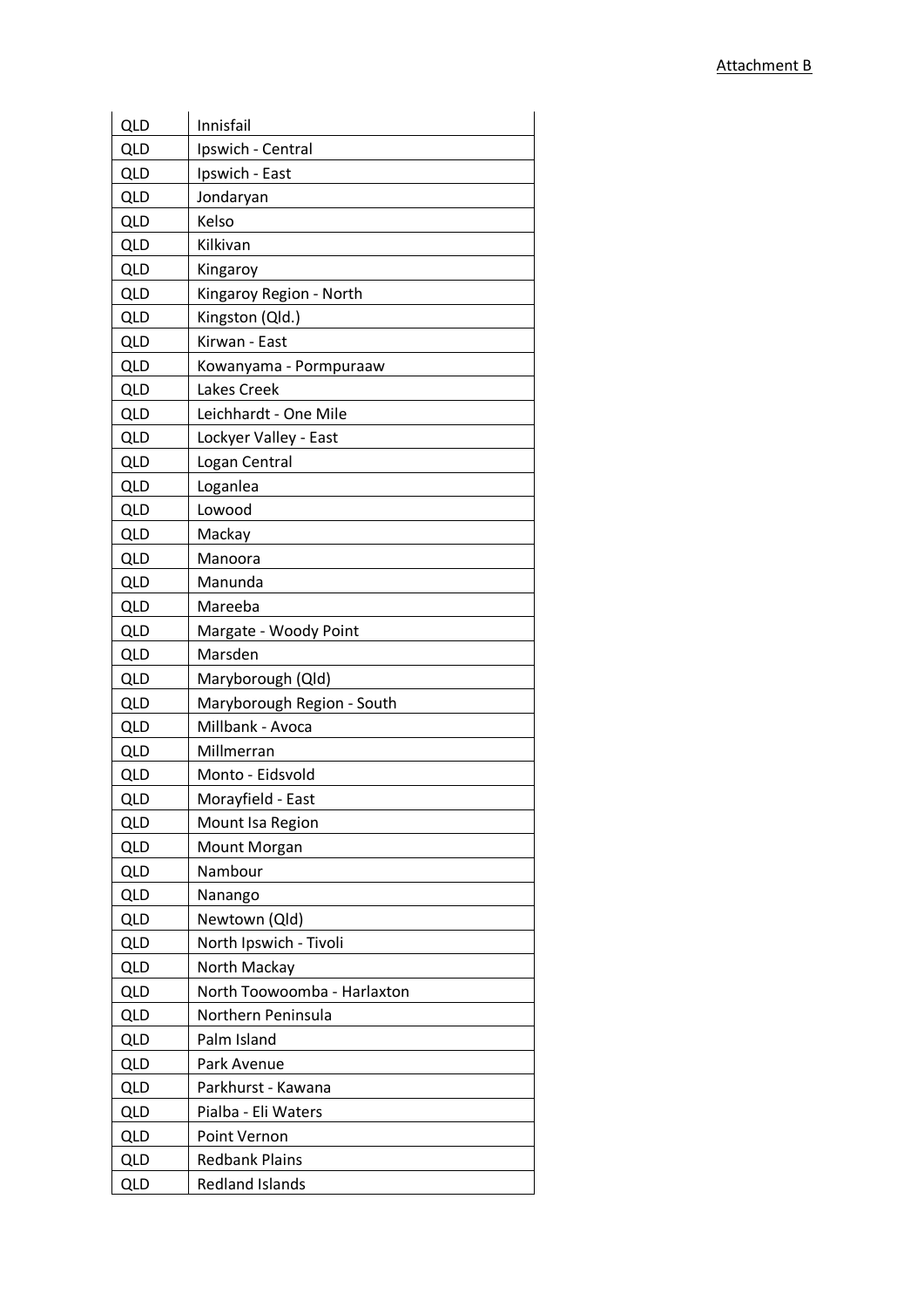| <b>QLD</b> | Riverview                     |
|------------|-------------------------------|
| QLD        | Rockhampton - West            |
| <b>QLD</b> | Rockhampton City              |
| <b>QLD</b> | Rocklea - Acacia Ridge        |
| <b>QLD</b> | Rosewood                      |
| <b>QLD</b> | Rothwell - Kippa-Ring         |
| <b>QLD</b> | Sarina                        |
| <b>QLD</b> | <b>Slacks Creek</b>           |
| <b>QLD</b> | South Mackay                  |
| <b>QLD</b> | Southport - North             |
| <b>QLD</b> | Stanthorpe                    |
| <b>QLD</b> | <b>Stanthorpe Region</b>      |
| <b>QLD</b> | Strathpine - Brendale         |
| <b>QLD</b> | Svensson Heights - Norville   |
| QLD        | Tara                          |
| <b>QLD</b> | Toowoomba - Central           |
| <b>QLD</b> | Torquay - Scarness - Kawungan |
| <b>QLD</b> | <b>Torres</b>                 |
| QLD        | <b>Torres Strait Islands</b>  |
| <b>QLD</b> | Tully                         |
| <b>QLD</b> | Urangan - Wondunna            |
| <b>QLD</b> | Wacol                         |
| <b>QLD</b> | Walkervale - Avenell Heights  |
| <b>QLD</b> | Warwick                       |
| <b>QLD</b> | <b>Waterford West</b>         |
| <b>QLD</b> | <b>West Gladstone</b>         |
| <b>QLD</b> | Westcourt - Bungalow          |
| <b>QLD</b> | <b>White Rock</b>             |
| QLD        | Wilsonton                     |
| <b>QLD</b> | Woodridge                     |
| <b>QLD</b> | Wulguru - Roseneath           |
| <b>QLD</b> | Yarrabah                      |
| <b>QLD</b> | Zillmere                      |
| SA         | Adelaide                      |
| SA         | Aldinga                       |
| SA         | <b>APY Lands</b>              |
| SA         | <b>Barmera</b>                |
| SA         | Berri                         |
| SA         | Ceduna                        |
| SA         | <b>Christie Downs</b>         |
| SA         | <b>Christies Beach</b>        |
| SA         | Coober Pedy                   |
| <b>SA</b>  | Davoren Park                  |
| SA         | Elizabeth                     |
| SA         | <b>Elizabeth East</b>         |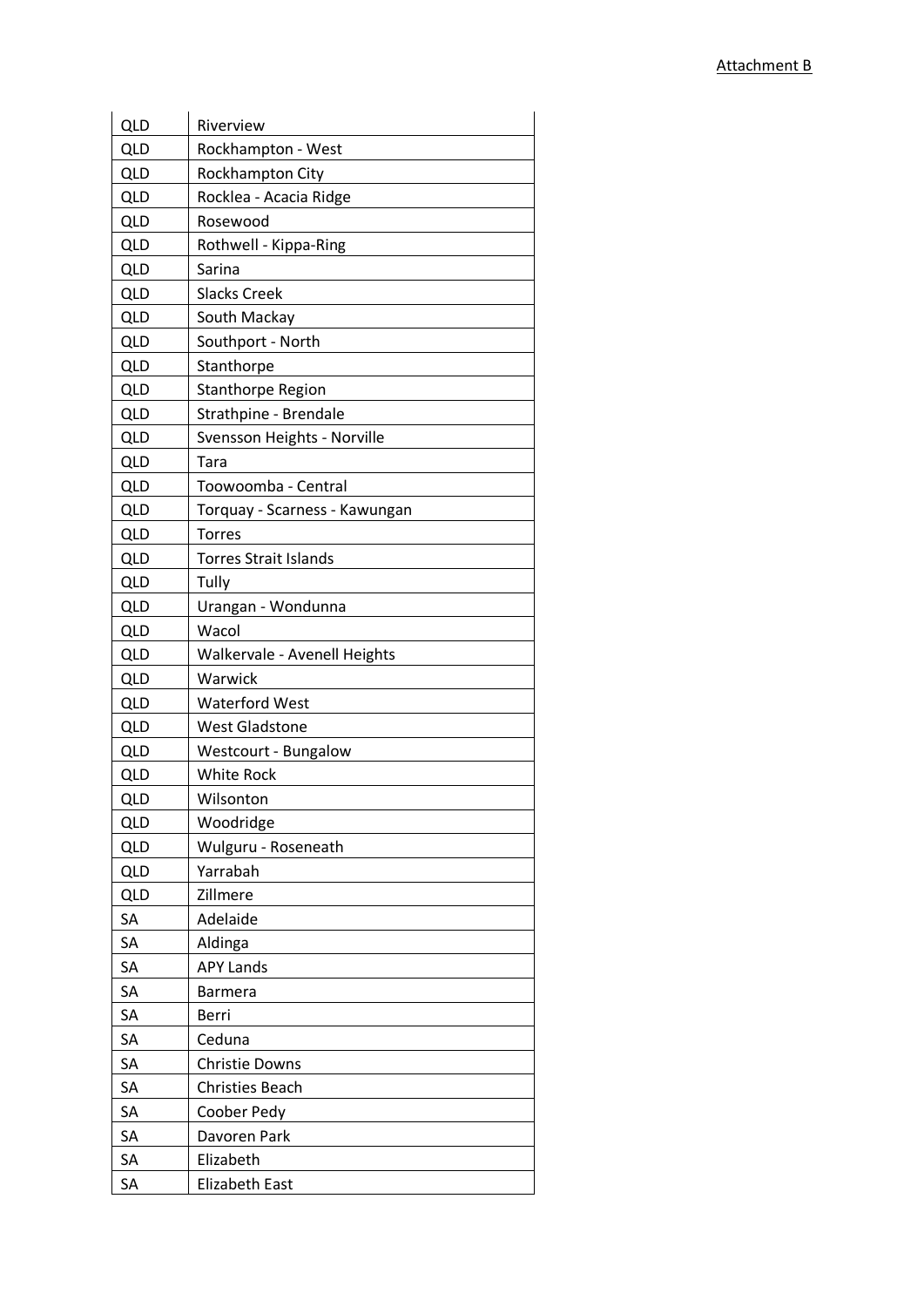| SA         | Enfield - Blair Athol              |
|------------|------------------------------------|
| SA         | Goolwa - Port Elliot               |
| SA         | Hackham West - Huntfield Heights   |
| SA         | Mallala                            |
| <b>SA</b>  | Mannum                             |
| SA         | Millicent                          |
| SA         | Mitchell Park                      |
| SA         | Moonta                             |
| SA         | Morphett Vale - West               |
| SA         | Mount Gambier - East               |
| SA         | <b>Mount Gambier - West</b>        |
| SA         | Munno Para West - Angle Vale       |
| SA         | Murray Bridge                      |
| SA         | Naracoorte                         |
| SA         | Nuriootpa                          |
| SA         | Outback                            |
| <b>SA</b>  | <b>Parafield Gardens</b>           |
| SA         | Paralowie                          |
| SA         | Penola                             |
| SA         | Peterborough - Mount Remarkable    |
| SA         | Pooraka - Cavan                    |
| SA         | Port Adelaide                      |
| <b>SA</b>  | Port Augusta                       |
| SA         | Port Lincoln                       |
| SA         | Port Pirie                         |
| SA         | Renmark                            |
| SA         | <b>Roxby Downs</b>                 |
| SA         | Royal Park - Hendon - Albert Park  |
| <b>SA</b>  | Salisbury                          |
| SA         | Salisbury East                     |
| SA         | Salisbury North                    |
| SA         | Smithfield - Elizabeth North       |
| SA         | The Parks                          |
| SA         | Victor Harbor                      |
| SA         | Virginia - Waterloo Corner         |
| SA         | Waikerie                           |
| SA         | Wakefield - Barunga West           |
| SA         | Wallaroo                           |
| SA         | West Coast (SA)                    |
| SA         | Whyalla                            |
| <b>TAS</b> | Acton - Upper Burnie               |
| <b>TAS</b> | <b>Beauty Point - Beaconsfield</b> |
| <b>TAS</b> | Berriedale - Chigwell              |
| <b>TAS</b> | Bridgewater - Gagebrook            |
| TAS        | Burnie - Wivenhoe                  |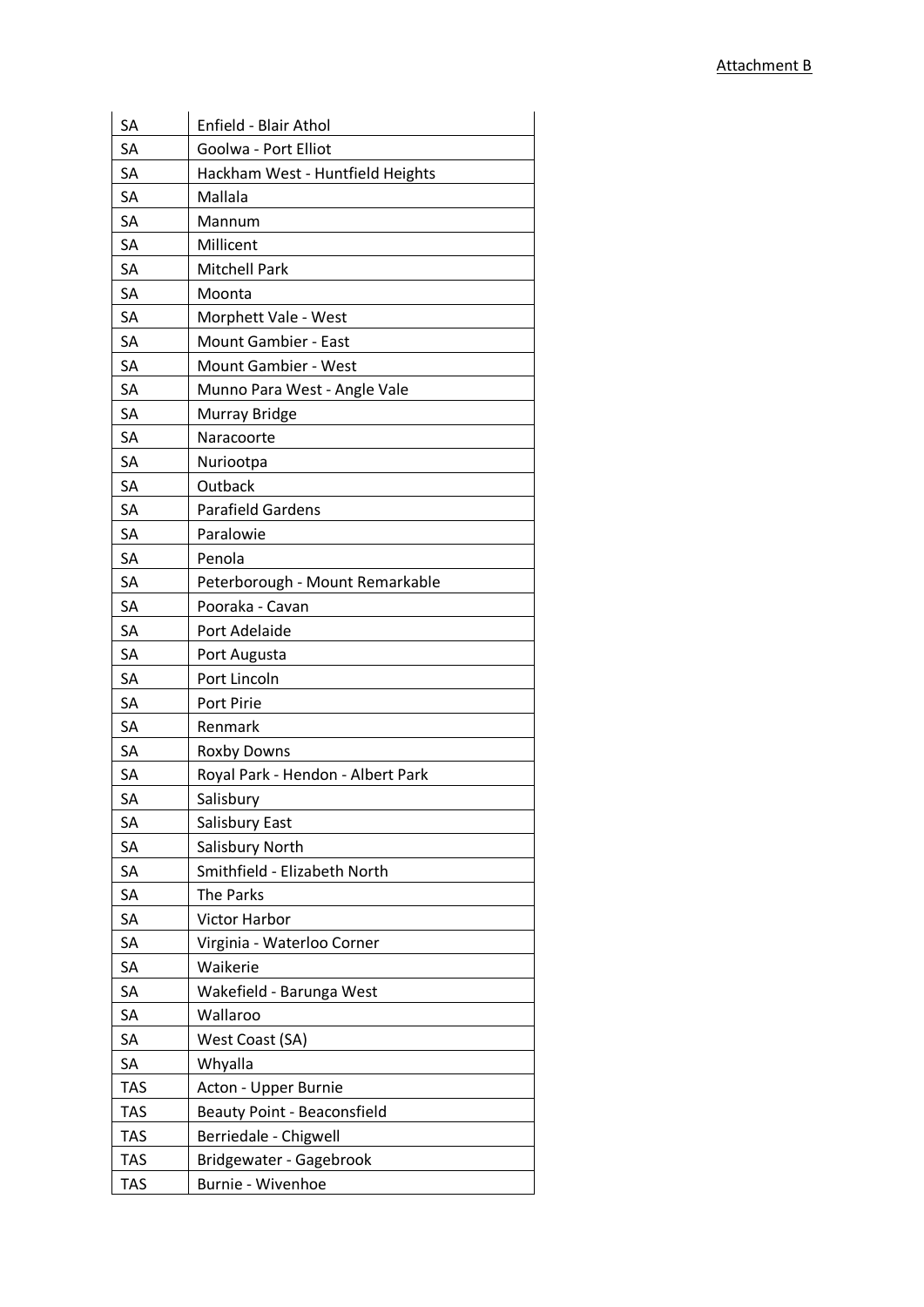| <b>TAS</b> | <b>Central Highlands</b>                |
|------------|-----------------------------------------|
| <b>TAS</b> | Derwent Park - Lutana                   |
| <b>TAS</b> | <b>Derwent Valley</b>                   |
| <b>TAS</b> | Devonport                               |
| <b>TAS</b> | Dodges Ferry - Lewisham                 |
| <b>TAS</b> | <b>East Devonport</b>                   |
| <b>TAS</b> | <b>Flinders and Cape Barren Islands</b> |
| <b>TAS</b> | Forestier - Tasman                      |
| <b>TAS</b> | Geeveston - Dover                       |
| <b>TAS</b> | Glenorchy                               |
| <b>TAS</b> | Invermay                                |
| <b>TAS</b> | Moonah                                  |
| <b>TAS</b> | Mornington - Warrane                    |
| <b>TAS</b> | Mowbray                                 |
| <b>TAS</b> | <b>New Norfolk</b>                      |
| <b>TAS</b> | Newnham - Mayfield                      |
| <b>TAS</b> | North West                              |
| <b>TAS</b> | Parklands - Camdale                     |
| <b>TAS</b> | Ravenswood                              |
| <b>TAS</b> | <b>Risdon Vale</b>                      |
| <b>TAS</b> | Rokeby                                  |
| <b>TAS</b> | Romaine - Havenview                     |
| <b>TAS</b> | Scottsdale - Bridport                   |
| <b>TAS</b> | Smithton                                |
| <b>TAS</b> | Somerset                                |
| <b>TAS</b> | St Helens - Scamander                   |
| <b>TAS</b> | Triabunna - Bicheno                     |
| <b>TAS</b> | Ulverstone                              |
| <b>TAS</b> | Waverley - St Leonards                  |
| <b>TAS</b> | West Coast (Tas.)                       |
| <b>TAS</b> | West Moonah                             |
| <b>TAS</b> | <b>West Ulverstone</b>                  |
| <b>VIC</b> | <b>Altona Meadows</b>                   |
| <b>VIC</b> | Altona North                            |
| <b>VIC</b> | Ararat                                  |
| <b>VIC</b> | Ardeer - Albion                         |
| <b>VIC</b> | <b>Bairnsdale</b>                       |
| <b>VIC</b> | Beechworth                              |
| <b>VIC</b> | Benalla                                 |
| <b>VIC</b> | Bendigo                                 |
| <b>VIC</b> | Braybrook                               |
| <b>VIC</b> | <b>Broadmeadows</b>                     |
| <b>VIC</b> | <b>Buloke</b>                           |
| <b>VIC</b> | California Gully - Eaglehawk            |
| <b>VIC</b> | Campbellfield - Coolaroo                |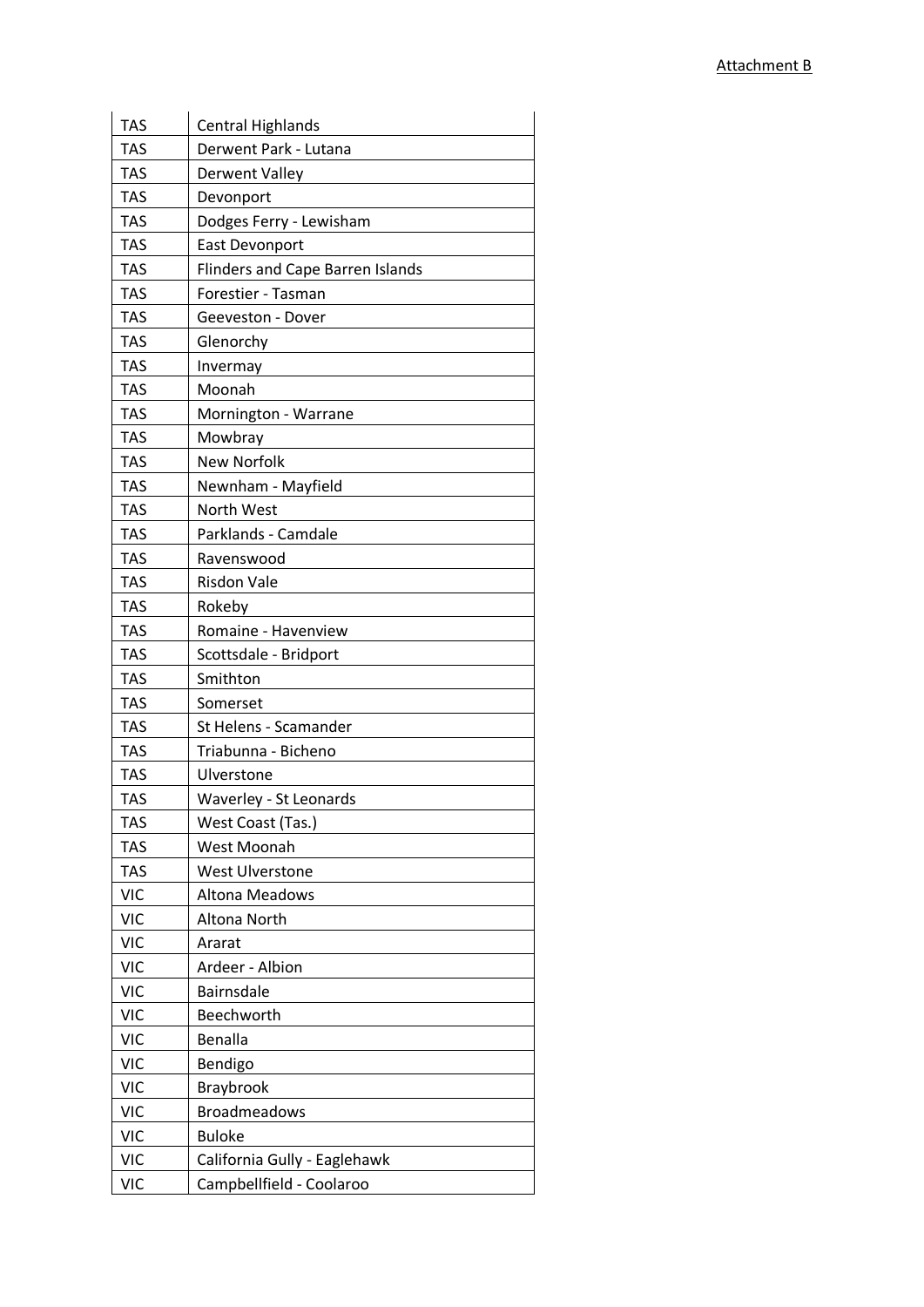| <b>VIC</b> | Carlton                 |
|------------|-------------------------|
| <b>VIC</b> | Castlemaine             |
| <b>VIC</b> | Clayton South           |
| <b>VIC</b> | Cobram                  |
| <b>VIC</b> | Colac                   |
| <b>VIC</b> | Collingwood             |
| <b>VIC</b> | Corangamite - North     |
| <b>VIC</b> | Corio - Norlane         |
| <b>VIC</b> | Craigieburn - Central   |
| <b>VIC</b> | Craigieburn - South     |
| <b>VIC</b> | Dandenong               |
| <b>VIC</b> | Dandenong North         |
| <b>VIC</b> | Delacombe               |
| <b>VIC</b> | Delahey                 |
| <b>VIC</b> | Doveton                 |
| <b>VIC</b> | Epping - South          |
| <b>VIC</b> | Fawkner                 |
| <b>VIC</b> | Flemington              |
| <b>VIC</b> | <b>Frankston North</b>  |
| <b>VIC</b> | Glenroy                 |
| <b>VIC</b> | Hallam                  |
| <b>VIC</b> | Hampton Park - Lynbrook |
| <b>VIC</b> | Heathcote               |
| <b>VIC</b> | <b>Heidelberg West</b>  |
| <b>VIC</b> | Kings Park (Vic.)       |
| <b>VIC</b> | Korumburra              |
| <b>VIC</b> | Kyabram                 |
| <b>VIC</b> | Lalor                   |
| <b>VIC</b> | Laverton                |
| <b>VIC</b> | Loddon                  |
| <b>VIC</b> | Maryborough (Vic.)      |
| <b>VIC</b> | Maryborough Region      |
| <b>VIC</b> | <b>Meadow Heights</b>   |
| <b>VIC</b> | Melton                  |
| <b>VIC</b> | Mildura - North         |
| <b>VIC</b> | Mildura - South         |
| <b>VIC</b> | Moe - Newborough        |
| <b>VIC</b> | Mooroopna               |
| <b>VIC</b> | Morwell                 |
| <b>VIC</b> | Newcomb - Moolap        |
| <b>VIC</b> | Noble Park - East       |
| <b>VIC</b> | Noble Park - West       |
| <b>VIC</b> | Orbost                  |
| <b>VIC</b> | Portarlington           |
| <b>VIC</b> | Portland                |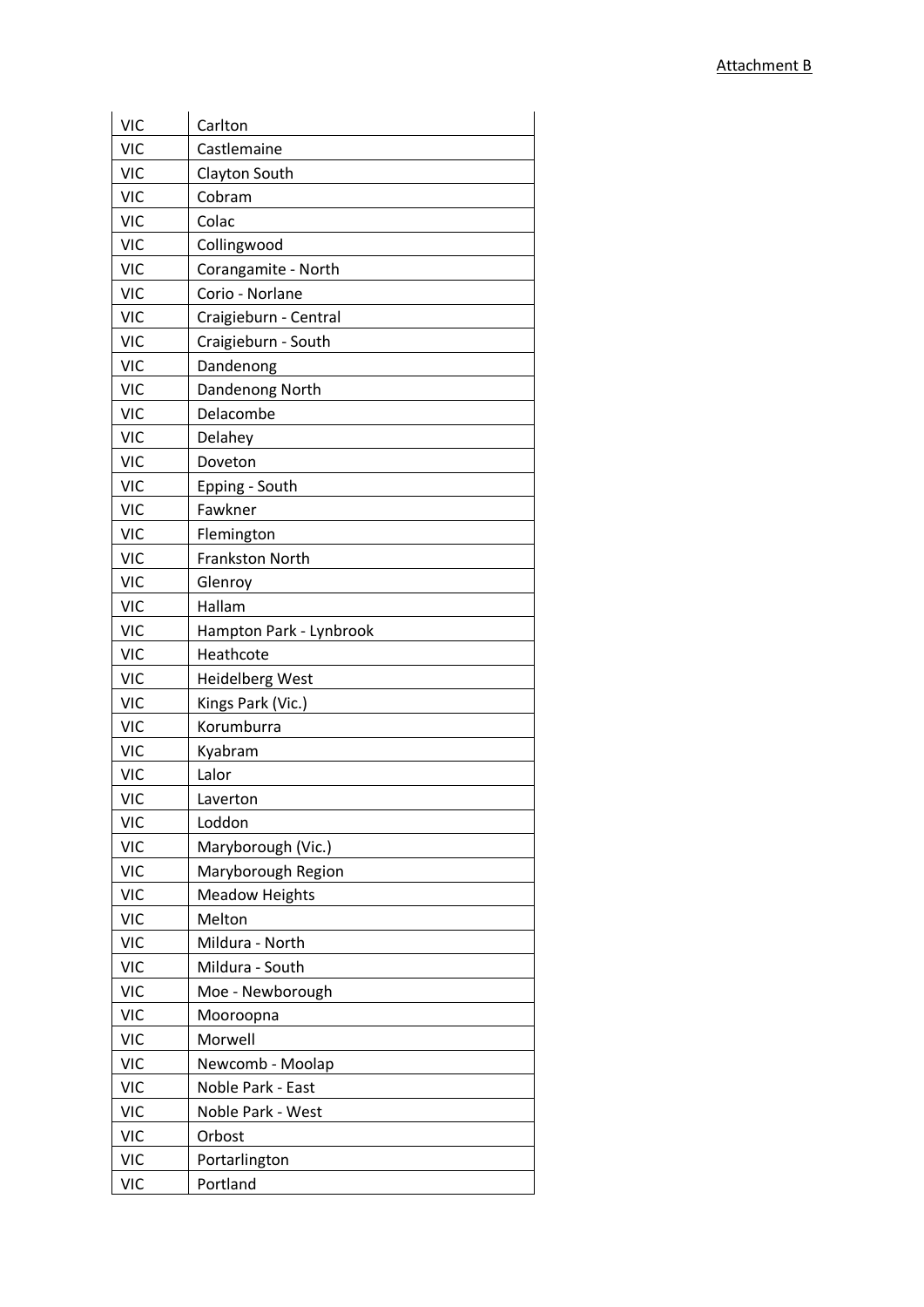| <b>VIC</b> | <b>Red Cliffs</b>                  |
|------------|------------------------------------|
| <b>VIC</b> | Reservoir - East                   |
| <b>VIC</b> | Robinvale                          |
| <b>VIC</b> | Roxburgh Park - Somerton           |
| <b>VIC</b> | Rushworth                          |
| <b>VIC</b> | Seymour                            |
| <b>VIC</b> | Shepparton - North                 |
| <b>VIC</b> | Shepparton - South                 |
| <b>VIC</b> | Springvale                         |
| <b>VIC</b> | Springvale South                   |
| <b>VIC</b> | St Albans - North                  |
| <b>VIC</b> | St Albans - South                  |
| <b>VIC</b> | Sunshine North                     |
| <b>VIC</b> | <b>Sunshine West</b>               |
| <b>VIC</b> | Swan Hill                          |
| <b>VIC</b> | Thomastown                         |
| <b>VIC</b> | <b>Upper Yarra Valley</b>          |
| <b>VIC</b> | <b>Wendouree - Miners Rest</b>     |
| <b>VIC</b> | Werribee - East                    |
| <b>VIC</b> | Yarrawonga                         |
| <b>VIC</b> | Yarriambiack                       |
| WA         | Alexander Heights - Koondoola      |
| WA         | Armadale - Wungong - Brookdale     |
| <b>WA</b>  | Balga - Mirrabooka                 |
| WA         | Calista                            |
| WA         | Camillo - Champion Lakes           |
| WA         | College Grove - Carey Park         |
| WA         | Collie                             |
| <b>WA</b>  | Derby - West Kimberley             |
| <b>WA</b>  | East Bunbury - Glen Iris           |
| WA         | East Pilbara                       |
| WA         | Geraldton                          |
| WA         | Geraldton - East                   |
| WA         | Girrawheen                         |
| WA         | Gosnells                           |
| WA         | Greenfields                        |
| WA         | <b>Halls Creek</b>                 |
| WA         | Kambalda - Coolgardie - Norseman   |
| WA         | Katanning                          |
| WA         | Kelmscott                          |
| WA         | Kununurra                          |
| WA         | Leinster - Leonora                 |
| WA         | Maddington - Orange Grove - Martin |
| WA         | Mandurah                           |
| WA         | Mandurah - South                   |